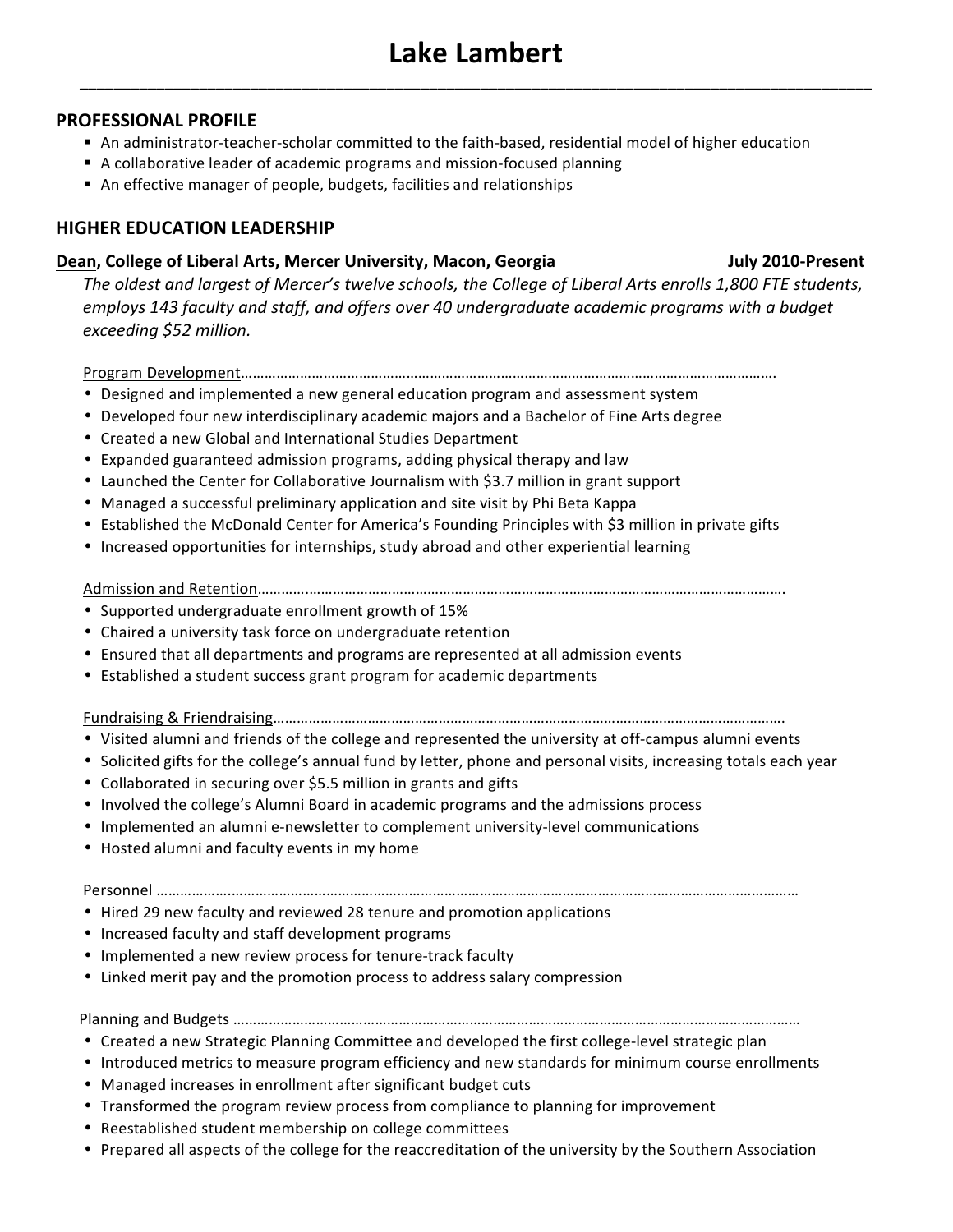# Facilities and Equipment ……………………………………………………………………………………………………………………………….…

- Upgraded 7 academic buildings with a special focus on classroom technology
- Purchased over \$500,000 in scientific equipment
- Coordinated faculty involvement in the design of a new science facility
- Directed planning for a new community arts center that will also be the home for Mercer Theater

## **Executive Director, Commission on Mission, Wartburg College, Waverly, Iowa June 2007-July 2010**

*Commission on Mission engaged faculty, staff, students, alumni and trustees in a strategic planning process* grounded in Wartburg's distinctive mission.

 Strategic Planning *...........................................................................................................................................*

- Designed the scope and time-line for the 18-month strategic planning process
- Coordinated the work of four planning task forces, consisting of 56 faculty, staff, students and alumni
- Worked directly with trustees to continue the planning process after the resignation of the college president

 Fundraising & Friendraising *............................................................................................................................*

- Involved hundreds of alumni and friends in the planning process through regional summit meetings and publications
- Secured financial support for the planning process and made alumni visits
- Organized events celebrating the college's mission, involving students, faculty, staff, alumni and community

### **Assistant Dean for Academic Planning, Wartburg College June 2008-July 2010**

#### Academic planning fostered collaboration among faculty leaders and administrators for effective program assessment and budgeting in coordination with the college's long-range plan and fundraising priorities.

#### Assessment & Planning*...................................................................................................................................*

- Developed and implemented an expanded system for review of academic programs
- Implemented and assisted planning for strategic budget reductions
- Coordinated multiple layers of program assessment
- Collaborated with department chairs, program directors and faculty leaders to explore new academic programs

Management *..................................................................................................................................................*

- Supervised the Director of the Center for Community Engagement (CCE) and the Co-Directors of Wartburg West
- Coordinated *Callings* Initiative programs in the CCE, Campus Ministry, Pathways Center and Religion Department
- Managed complex budgets over \$500,000 from diverse grant and institutional funding streams

Partnerships....................................................................................................................................................

- Created a co-curricular partnership with Concordia College-Selma, a historically black college
- Developed new grant proposals and strategies for seeking corporate and government support
- Cultivated collaborative relationships between academic departments and institutional advancement staff

### **Director, Center for Community Engagement & Lilly Grant, Wartburg College Jan. 2003-May 2008**

*The Callings Initiative (Lilly PTEV Grant) and Center for Community Engagement (CCE) provided professional*  development and programs for student vocational discovery, support and expansion for experiential learning, and *mutually beneficial external relationships.*

### Program Development*....................................................................................................................................*

- Hired and supervised a new five person staff
- Established new community partnerships for service-learning, field experiences and internships
- Expanded service trips to involve over 15% of student body annually with greater focus on leadership development and connections between service and justice
- Received national recognition for experiential learning from the President's Higher Education Community Service Honor Roll and the Carnegie Foundation